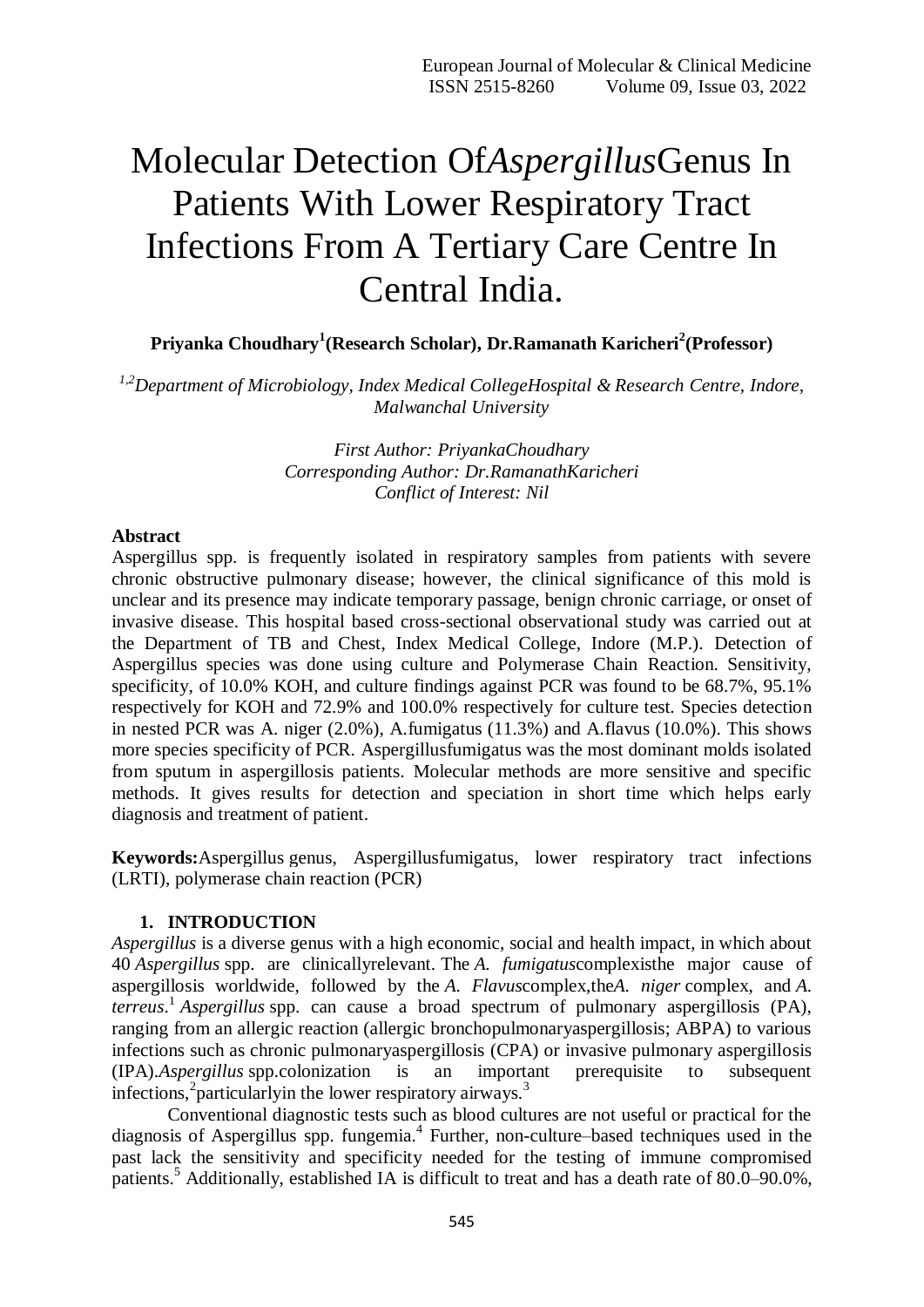which has driven researchers to develop more reliable and effective methods for its timely diagnosis.<sup>6,7</sup> Polymerase chain reaction (PCR) assays (conventional, nested, and real-time) have recently been developed for diagnosing fungal infections, especially quantitative realtime PCR (qPCR), which shows better potential for clinical application.<sup>8,9</sup>

Sensitivity and specificity of PCR in bronchoalveolar lavage fluid have been estimated to be  $67.0\% - 100.0\%$  and  $55.0\% - 95.0\%$ , respectively.<sup>10</sup>Until now, numerous studies have used target sequences from this region to detect Aspergillus DNA using PCR methods.<sup>11,12</sup>There are very few studies conducted in India emphasize on *Aspergillus* isolation from patients with complaints of lower respiratory tract infection (LRTI). However, a consensus is not available with regard to the specific target sequence, specimen type, extraction method, or PCR format and platform.

<span id="page-1-0"></span>Geographical differences in the prevalence of different *Aspergillus* spp., especially in azole-resistant *A. fumigatus*have been observed among national and regional populations in the world, including India.<sup>13</sup> Although several studies on *A.fumigatus* in China and India have been reported,[13](#page-1-0) studies focused on isolates of non-*A. fumigatus* spp. are limited, especially on cryptic *Aspergillus* species. Moreover, antifungal resistance in these reported isolates is rare[.2](#page-0-0)

We hypothesized that Polymerase Chain Reaction can be used for rapid identification of *Aspergillus* genus in patients with Lower Respiratory Tract Infection which can help for an early diagnosis. Therefore, the aim of our study is to identify *Aspergillus* genus with conventional method and comparison with PCR method.We are targeting Inter Transcribed Spacer region (ITS). ITS is the spacer DNA situated between the small- subunit ribosomal RNA (rRNA) and large subunit rRNA genes in the chromosomes or the corresponding transcribed region in the polycistronicrRNA precursor transcript. The ITS region is the most widely sequenced DNA region in molecular ecology of fungi and recommended as the universal fungal barcode sequence.

## **2. MATERIAL AND METHODS**

This prospective hospital based cross sectional observational study was carried out on 150 Sputum samples of patients having lower respiratory tract infections (LRTI) as defined the guidelines of the European Respiratory Society and the European Society for Clinical Microbiology and Infectious Disease on management of LRTI in adults visiting Department of TB and Chest, Index Hospital, Indore over a period of June 2018 June 2020. All samples were included in this study for incidence of *Aspergillus*species. All sample were collected from patients those were more than 18 years of age, acute episode of cough for 21 days, cough as the cardinal symptom, symptoms associated with lower respiratory tract infections such as sputum production,dyspnoea, wheeze, chest discomfort/pain. Samples collected from patients who were had active tuberculosis and atypical mycobacterial infections, and suffering from any malignancies were not included in this study.

## **Sample collection**

First early morning 3-5 ml of sputum and whole blood sample were collected from patient .Direct Microscopy was performed in 10% Potassium hydroxide to see the presence of fungal elements . Sputum sample also homogenized and separated into two parts. One part of sputum was cultured on SDA with chloramphenicol slants and incubated for 3 to 5 days. Isolates were identified on the basis of microscopic and macroscopic morphological characteristics.<sup>14</sup>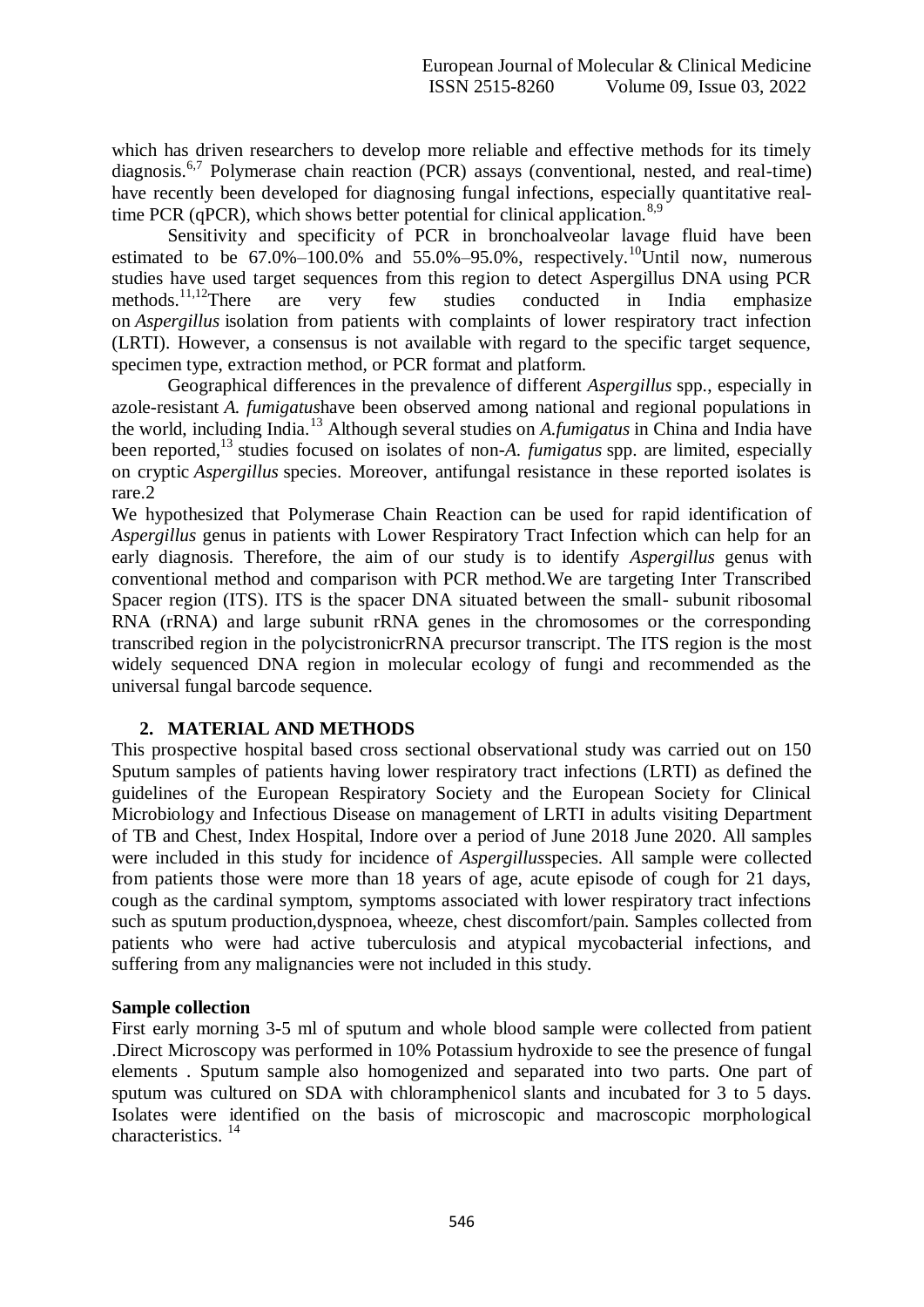Serum is separated from blood sample for the detection of AspergillusIgG and IgE antibodies by commercially available kit (Omega Diagnostics,Calbiotech) based on ELISA method of identification.

# **PCR specification**

The second part of sputum was used for DNA extraction. DNA extraction is done by Qiagen Q Amp mini kit following manufacture's guidelines with some changes and stored under -20 degree C. PCR was done using open kit method using Taq DNA polymerase( 0.15ul), PCR buffer( 2.5ul), dNTPs(0.5ul), taqpol(0.15ul), 5xQ buffer(5ul) , DNAsample(3ul) with a set of ITS 5-4 primers with oligonucleotide sequence for Aspergillus genus ( Eurofins, genomics) ITS5-5'GGAAGTAAAAGTCGTAACAAGG-3'andITS4-5'TCCTCCGCTTATTGATATGC 3'. PCR was standardised and concentrations of these components of PCR optimized with cycling conditions.Final volume of reaction mixture is achieved 25ul by adding 11.85ul nuclease free water<sup>9</sup>. Thermocycler was programmed for 40 cycles with initial denaturation at 95<sup>0</sup>c for 5 min followed by denaturation at 95<sup>0</sup>c for 3 sec, annealing at 48-48.5<sup>0</sup>c for 30 sec, extension at  $72^{\circ}$ c for 45 sec. Amplified PCR products were visualised under ultra-violet transluminator by 1.5% agrose gel electrophoresis at 70V for 30 min. The presence of unique band around 600bp similar with provided ladder was indicative of presence of Aspergillus spp. DNA in sputum sample of patients.

# **3. RESULTS AND DISCUSSION:**

The mean age of the patients from those samples were collected was 43.4±15.9 years and the majority of the patients were males 100(66.7%). The bronchial asthma (27.3%) was the major disease followed by COPD (23.3%) and chronic bronchitis (13.3%). 10.0% KOH findings show 25.3% i.e. 38 positive cases of total 150 cases.Our findings were in accordance with Abood AL-Asadi ZH et  $al^{15}$  where the ages of participants ranged from 10–70 years with a mean age of 34 years. The highest incidence 26(53.06%) was found in patients aged 30–40 years from the studied specimens followed by age groups 40–50 years and constitute 13(26.5), then (50–60) and (60–70) years old which recorded (10.27%, 7.54%) respectively while the lowest infection recorded in age group 20–30 years was 6.1% and in 10–20 years old which recorded  $2(2.04)$  from the infected peoples. Shrimali GP et al<sup>21</sup> reported the highest number of patients were from 31-40 years of age and then gradually decrease in number in 21-30 and 41-50 years of age group.In the present study the majority of the studied samples were of males (66.7%) followed by females (33.3%). Our findings were comparable to the Sharma A et  $al^{22}$  who reported that among the study population, male patients were more affected than females. According to Salah H et al<sup>16</sup> seventy Aspergillus strains were isolated from clinical specimens obtained from 67 patients including 40 males and 27 females. Shrimali GP et al<sup>21</sup>in their study found that out of the total 100 patients 79 (79.0%) were males and 21.0% were females. A male predominance is suggestive of the involvement in outdoor activity hence exposure to airborne pathogens. AboodAL-Asadi ZH et  $al<sup>23</sup>$ reported that the males were more susceptible to fungal infection, were recorded 35/53 (66.3%), compared to females were 18/53 (33.9%). In our study the patients were distributed according to the disease category and it was found that the majority of the cases were of Bronchial Asthma (27.3%) followed by COPD (23.3%) and Chronic Brochititis (13.3%). Our findings were similar to the study performed by Sharma A et  $al^{22}$  who reported that of the 150 patients suffering from LRTI, 30.0% were clinically categorized as a chronic obstructive pulmonary disease (COPD), 22.0% bronchial asthma (BA), and 4.0% chronic bronchitis (CB). The remaining 44.0% patients had exaggerated symptoms of LRTI but could not be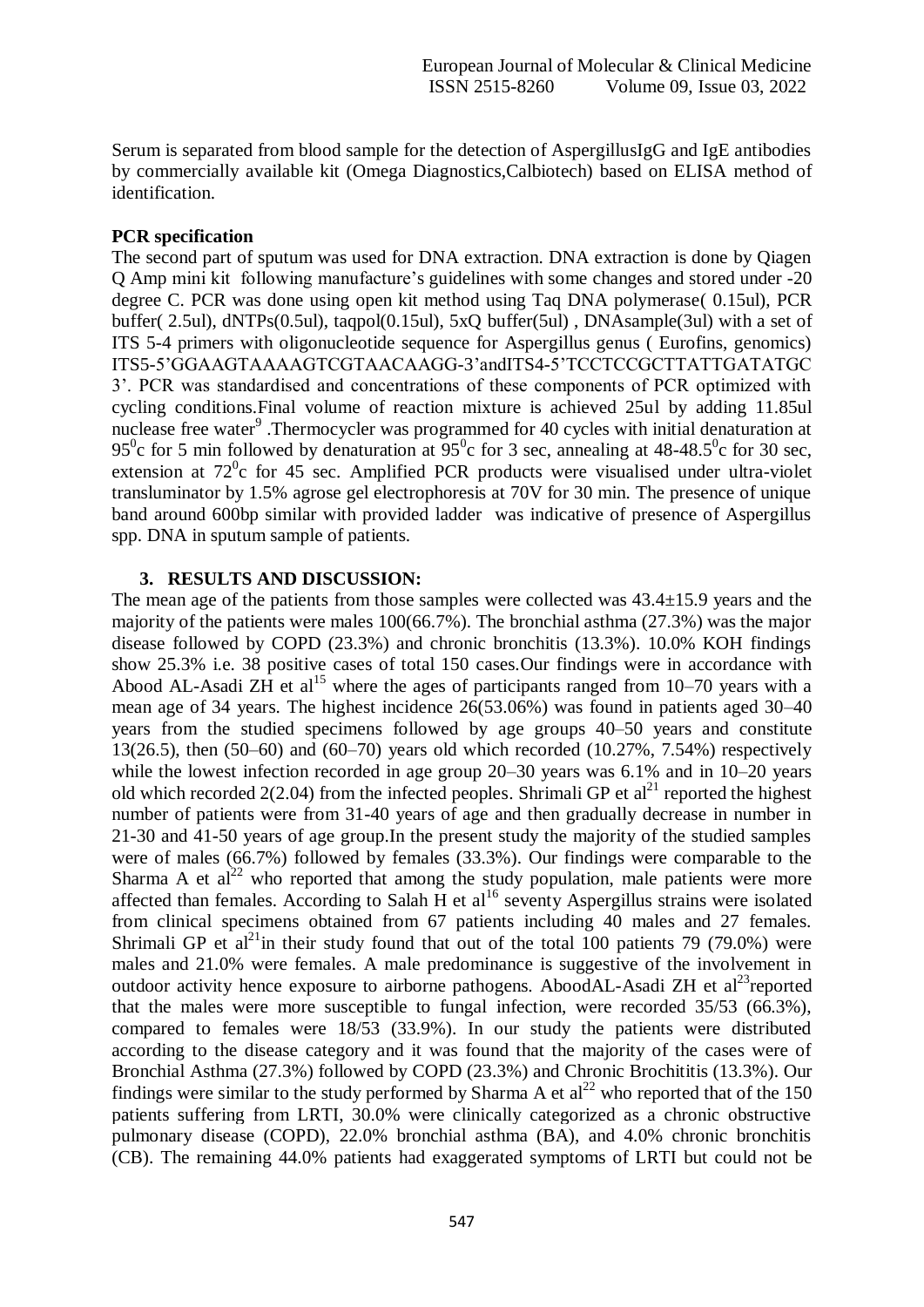categorized in any specific clinical groupAspergillusfumigatuswas found to be a major fungus associated with bronchial colonization in patients with lung disease<sup>17</sup>.

Of 150 sputum samples, 23.3% (35/150) grew Aspergillus species, of which 11.3% (17/150) were Aspergillusfumigatus, 10.0% (15/150) Aspergillusflavus, and 2.0% (2/150) Aspergillusniger. [Table 1]Antifungal susceptibility of isolate aspergillus genus against itraconazole, caspofungin, and amphotericin was found sensitive in all patients except one who shows resistant for itraconazole inA.fumigatus. [Table 2]. In the present studyout of the total 150 patients 38 (25.3%) were found positive whereas 74.7% were found negative for respiratory disease. Abood AL-Asadi ZH et  $al^{23}$ reported that out of hundred samples were subjected to 10% KOH examination, 35 (35%) of the samples showed positive result by 10% KOH examination which was near about similar to the present study. Sharma A et  $al^{22}$  shows 13.0% sputum samples were positive for the presence of septate fungal hyphae of which 11.0% were culture positive. Two percent of sputum samples could not yield any growth on culture though were positive for KOH and 87.0% sputum samples were KOH negative. A study by Kurhade AM *et al*<sup>18</sup> revealed that 16.0% of respiratory specimens were KOH positive for *Aspergillus* spp.In the present study out of the 35 (35/150) positive sample for aspergilosis17 (11.3%) were found positive for A-fumigatus, 15 (10.0%) were found positive for A-flavus whereas only 2.0% were found positive for A-Niger isolate. Sharma A et  $al^{22}$  in their study on molecular detection of *aspergillus* in sputum of patients with lower respiratory tract infections reported that of 150 sputum samples 19.0% (29/150) grew *Aspergillus* species, of which 11.0% (17/150) were *Aspergillusfumigatus*, 7.0% (11/150) *Aspergillusflavus*, and 0.6% (1/150) *Aspergillusniger*.In a study by Abood AL-Asadi ZH et  $al^{23}$ , the predominant Aspergillus species isolated from sputum was Aspergillusfumigatus (42.04%) while A. flavus, A. niger, and A. terreus were isolated from 11(20.08%), (13.2%) and 3(5.7%) patients respectively, also isolated Penicillium spp. at percentage 1(1.9%). The identification of A. fumigatus by using conventional methods which agreed with result of the same study conducted by Ellis et  $al^{19}$  showed that the A. fumigatus colonies on Czapek-Dox agar appear a grey green color as a result of the conidia pigmentation. Salman AR et  $aI^{20}$  in their study on Isolation and Identification of Aspergillus spp. reported that Aspergillus spp. isolated as highly percentage of frequency (36.47%) where consist of Aspergillusfumigatus with (16.2%), Aspergillusniger (10.8), Aspergillusflavus (6.7%) and Aspergillusochrecious (2.7%). Aspergillusfumigatus has been reported as the most prevalent species causing IA in different parts of the world, including the United States, Europe and Brazil.<sup>21</sup>Hussein HM et al<sup>18</sup> reported that only 25(41.7%) out of 60 (100.0%) patients exhibited a growth of Aspergillusspeciesin culture. The most isolated species were A. fumigatus as 23(92.0%) followed by A. flavus as 2 (8.0%). Similar with studies done by Karthikeyan P et al<sup>22</sup>, (2010) who mentioned that A. fumigatus was the most common species 69.0% of all fungal pathogens isolated from patients with chronic rhinosinusitis followed by A. flavus and A. nidulans in 7.0% each. In contrast to our study, Tashiro T et al<sup>23</sup>isolated 42.0% *Aspergillus* spp., in cases representing colonization, and the most common colonizing species was A. niger, followed by *Aspergillusversicolor*, *A. fumigatus*, *Aspergillusterreus*, *A. flavus*, *Aspergillussydowii*, and *Aspergillusnidulans*. Due to geographical diversity though predominance of *A. flavus* as the causative agent other spp. may predominate locally hence, leading to exposure and infection.

The findings of PCR test in all the studied patients and out of the total 150 patients 48 (32.0%) were found positive whereas 68.0% were found negative for respiratory disease. [Figure 1]In the present study the *Aspergillus*species were isolated from sputum samples was found to be 35 out of the total 150 samples (23.3%) by conventional method. In the similar study Hussein HM et al<sup>24</sup> in 2019 did a study on the evaluation of nested PCR for the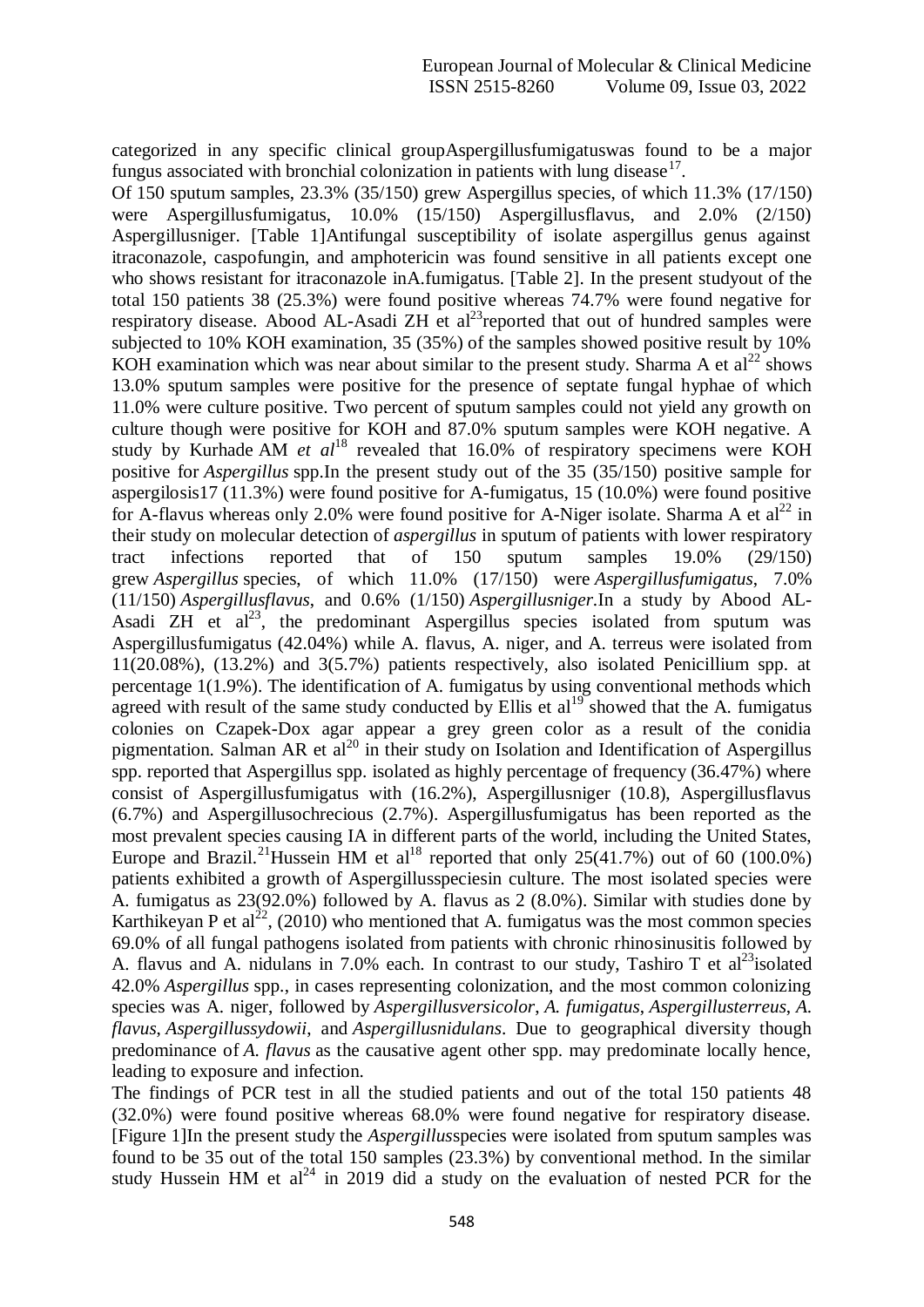diagnosis of aspergillusrhinosinusitis in comparison with conventional methods and found that twenty five samples (41.7%) out of the 60 (100%) exhibited a growth of Aspergillus species. According to Grover S et al<sup>25</sup> incidence was  $28.3\%$  and according to Jain SK at  $a^{26}$ incidence was 22.2%. 29% of 100 samples were aspergillus spp. according to Shrimali GP et al<sup>27</sup>. Our findings were also similar to the Sharma A et al<sup>28</sup> who reported 29 out of 150 sputum sample positive for aspergillusspecies.In this study the findings of PCR test in all the studied patients observed that out of the total 150 patients 48 (32.0%) were found positive whereas 68.0% were found negative for respiratory disease. In a study by Singh R et al<sup>29</sup>, *Aspergillus* DNA was detected in 25.0% of sputum samples of suspected aspergillosis patients using nested PCR using specific primer sets (Nig, fmi, and Fla). In the study by Sharma A et al<sup>22</sup>, PCR detected *Aspergillus* in sputum of 28.0% (43) LRTI patients.

In the present study the Sensitivity, specificity, of 10% KOH, and culture findings against PCR was found to be 68.7%, 95.1% respectively for KOH and 72.9% and 100.0% respectively for culture test. [Table 3 and 4]. Among 48(32.0%) PCR-positive sputum samples, 35 (23.3%) was also found to be culture positive for *Aspergillus* species. 0 (0.0%) sputum samples were found to be culture positive and PCR negative while 102 (68%) were culture as well as PCR negative.

The ITS region contains the variable elements that allow for sequence based identification according to Iwen et al(2002) otherwise PCR-based detection or identification systems for Aspergillus species based on using 18S or 28S rDNA as target DNA.however, the sequences in theses regions are conserved across a wide range of fungi, it is therefore difficult to design truly species specific primers. As reported in Henry et al ITS region is proven more useful for identification of fungal species .Kawamura et al also found high sensitivity of the nested PCR for the detection of AspergillusDNA in patients with pulmonary Aspergillosis with set of primers M5c and M6B .However we detectedAspergillus DNA in sputum sample using ITS4 and ITS 5 primers which found similar to Sharma.A et al. In our studyPCR was found to be helpful for detecting Aspergillus DNA in sputum sample in LRTI patients especially in Aspergilloma and ABPA which are non invasive form of Aspergillosis..In the present study, false-positive results of PCR may be attributed to the inability of PCR to differentiate between colonization and infection, also due to high susceptibility of contamination of PCR in laboratory. Our findings were concordance with Sharma A et  $al^{22}$  who reported the Sensitivity and specificity of PCR to be 89.7% and 85.96% with culture as gold standard. The positive predictive value was 60.5% and a higher negative predictive value 97.21% was obtained ( $P < 0.0001$ ). Singh R et al<sup>33</sup> also found sensitivity of nested PCR to be higher than culture and microscopy. In a study by Hussein MH et  $al^{18}$ , culture method is gold standard in comparison with other laboratory techniques for detection of Aspergillus species. The nested PCR have been reported the sensitivity as 68.0%, positive predictive value (PPV) 65.0%, specificity 74.0% and negative predictive value (NPV) 76.0%. Abood AL-Asadi ZH et  $al^{23}$ , statistical analysis revealed that the PCR to have a sensitivity of 95.1% in the detection of Aspergillusfumigatus in Aspergillosis cases. Polymerase chain reaction (PCR) is a rapid, specific, and sensitive method to detect Aspergillusfumigatus in aspergillosis cases of humans. According to Knutsen and Slavin<sup>30</sup> PCR for detecting *Aspergillus* spp., in sputum is more sensitive than culture in ABPA but needs to be interpreted with other clinical laboratory features. Positive culture of *Aspergillus* species although indicative but does not prove infection. Gold standard of myological/or histological evidence of invasion is not always feasible to obtain.

Conclusion

PCR helped in early detection of *Aspergillus* genus in LRTI patients where sputum cultures were negative. Aspergillus. fumigatus was the most dominant molds isolated from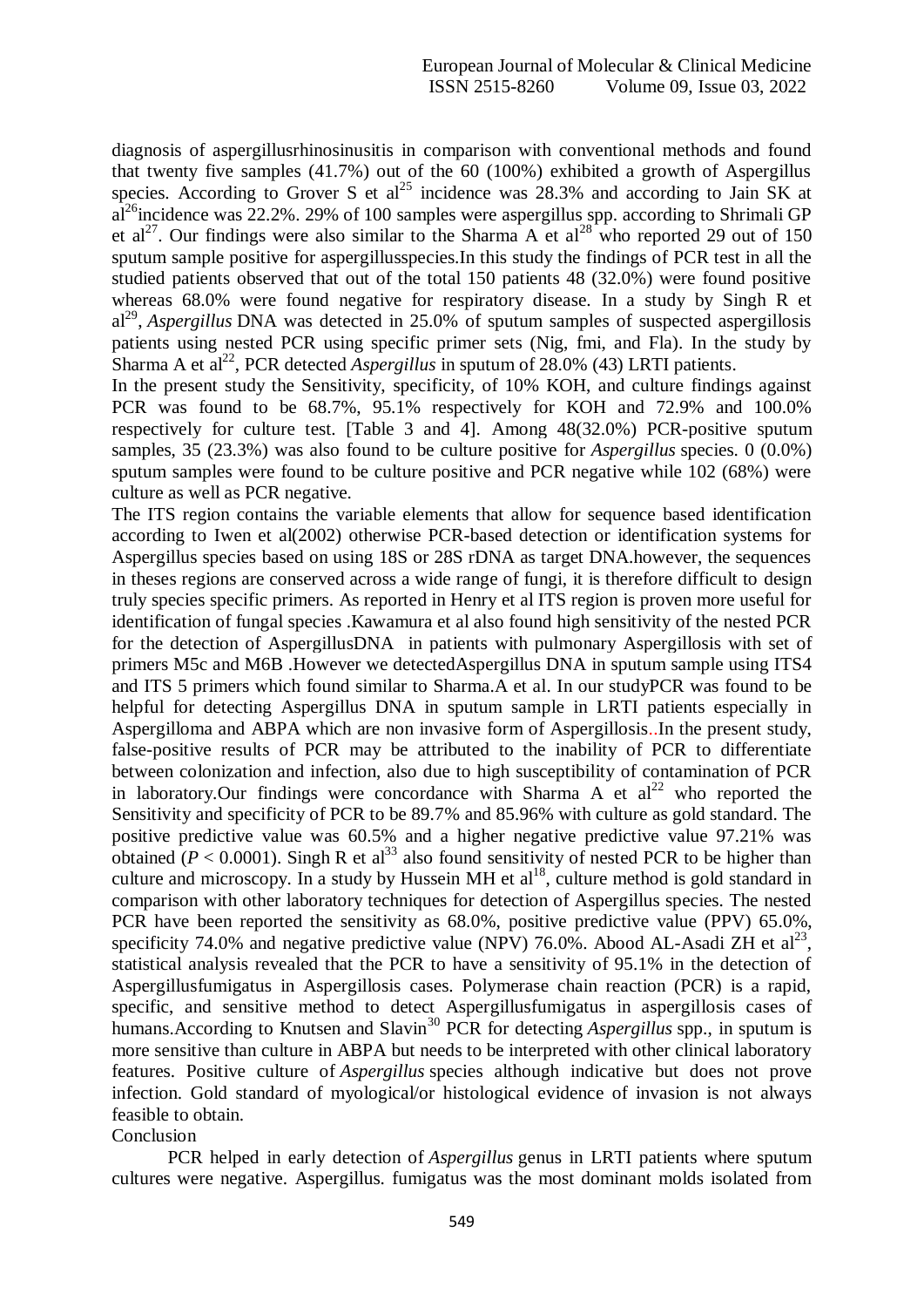sputum in aspergillosis patients. PCR method has a high degree of specificity for the identification of Aspergillus spp. Therefore, as a point of care, routine screening of their sputum samples for the presence of *Aspergillus* by PCR technique along with culture can be done. Gold standard of myological/or histological evidence of invasion is not always feasible to obtain.

| Table 1. Fungai isolaics iniumgs<br><b>Fungal Isolate</b> |                 | Frequency $(n=150)$ | Percentage |  |
|-----------------------------------------------------------|-----------------|---------------------|------------|--|
| A.fumigatus                                               | <b>Negative</b> | 133                 | 88.7       |  |
|                                                           | <b>Positive</b> | 17                  | 11.3       |  |
| <b>A.flavus</b>                                           | <b>Negative</b> | 135                 | 90.0       |  |
|                                                           | <b>Positive</b> | 15                  | 10.0       |  |
| A.niger                                                   | <b>Negative</b> | 147                 | 98.0       |  |
|                                                           | <b>Positive</b> |                     | $2.0\,$    |  |

Table 1: Fungal isolates findings

Table 2: Antifungal susceptibility of isolate aspergillus genus against itraconazole, caspofungin and amphotericin.

|                            | <b>Antifungal</b>   |                  |                  |                  |                  |                  |
|----------------------------|---------------------|------------------|------------------|------------------|------------------|------------------|
| <b>Isolate Aspergillus</b> | <b>Itraconazole</b> |                  | Caspofungin      |                  | Amphotericin     |                  |
|                            | <b>Sensitive</b>    | <b>Resistant</b> | <b>Sensitive</b> | <b>Resistant</b> | <b>Sensitive</b> | <b>Resistant</b> |
| A-fumigatus                | 16                  |                  | 17               |                  | 17               | U                |
| $(n=17)$                   |                     |                  |                  |                  |                  |                  |
| <b>A-flavus</b>            |                     |                  |                  |                  |                  |                  |
| $(n=15)$                   |                     |                  |                  |                  |                  |                  |
| A niger                    |                     | $\theta$         |                  |                  |                  | O                |
| $(n=3)$                    | 15                  | $\theta$         | 15               | 0                | 15               | $\theta$         |

# Table 3: Association of 10.0% KOH with PCR detection findings

|              |                 |                 | <b>PCR Detection</b> |              |
|--------------|-----------------|-----------------|----------------------|--------------|
|              |                 | <b>Positive</b> | <b>Negative</b>      | <b>Total</b> |
| 10.0% KOH    | <b>Positive</b> | 33(22.0)        | 5(3.3)               | 38(25.3)     |
|              | <b>Negative</b> | 15(10.0)        | 97 (96.7)            | 112(74.7)    |
| <b>Total</b> |                 | 48 (32.0)       | 102(68.0)            | 150(100.0)   |
| p-value      |                 | $0.01$          |                      |              |

## Table 4 Association of Culture and PCR detection findings

|                |                 | <b>PCR Detection</b> |                 |              |
|----------------|-----------------|----------------------|-----------------|--------------|
|                |                 | <b>Positive</b>      | <b>Negative</b> | <b>Total</b> |
| <b>Culture</b> | <b>Positive</b> | 35(23.3)             | 0(0.0)          | 35(23.3)     |
|                | <b>Negative</b> | 13(8.7)              | 102(68.0)       | 115(76.7)    |
| <b>Total</b>   |                 | 48 (32.0)            | 102(68.0)       | 150(100.0)   |
| p-value        |                 | 0.01                 |                 |              |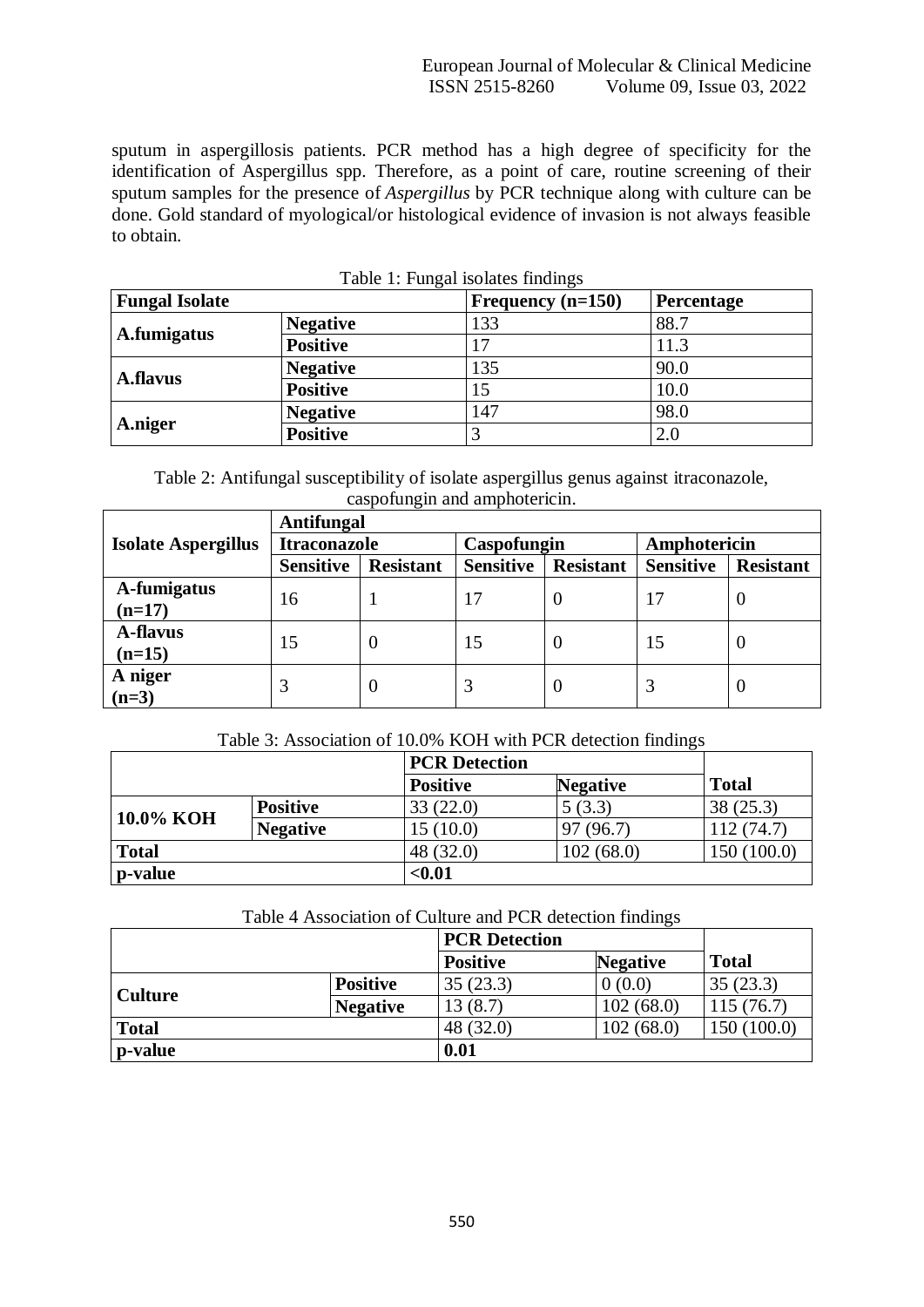

Figure 2: Visualization of amplified PCR products under UV trans illuminator on gel electrophoresis showing unique band around 600 bp of Aspergillus genus , NC : negative control ; PC: positive control ; L : base pair ladder , P5,P8,P9,P14,P19,P21, P24 were patient samples

## **4. REFERENCES:**

- [1] Shishodia SK, Tiwari S, Shankar J. Resistance mechanism and proteins in Aspergillus species against antifungal agents. Mycology. 2019;10(3):151–165.
- [2] Gago S, Denning DW, Bowyer P. Pathophysiological aspects of Aspergilluscolonisation in disease. Med Mycol. 2019;57(Supplement\_2):S219–S227.
- [3] [Xu Y,](https://www.dovepress.com/author_profile.php?id=1317196) [Chen M,](https://www.dovepress.com/author_profile.php?id=615471) [Zhu J,](https://www.dovepress.com/author_profile.php?id=1369286) [Gerrits van den Ende B,](https://www.dovepress.com/author_profile.php?id=1368640) [Chen AJ,](https://www.dovepress.com/author_profile.php?id=1368641) [Al-Hatmi AMS,](https://www.dovepress.com/author_profile.php?id=1368642) [Li L,](https://www.dovepress.com/author_profile.php?id=1368643) [Zhang](https://www.dovepress.com/author_profile.php?id=1368644)  [Q,](https://www.dovepress.com/author_profile.php?id=1368644) [Xu J](https://www.dovepress.com/author_profile.php?id=380827) , [Liao W,](https://www.dovepress.com/author_profile.php?id=306486) [Chen Y.](https://www.dovepress.com/author_profile.php?id=1369287) Aspergillus Species in Lower Respiratory Tract of Hospitalized Patients from Shanghai, China: Species Diversity and Emerging Azole Resistance. 20020;13:4663-72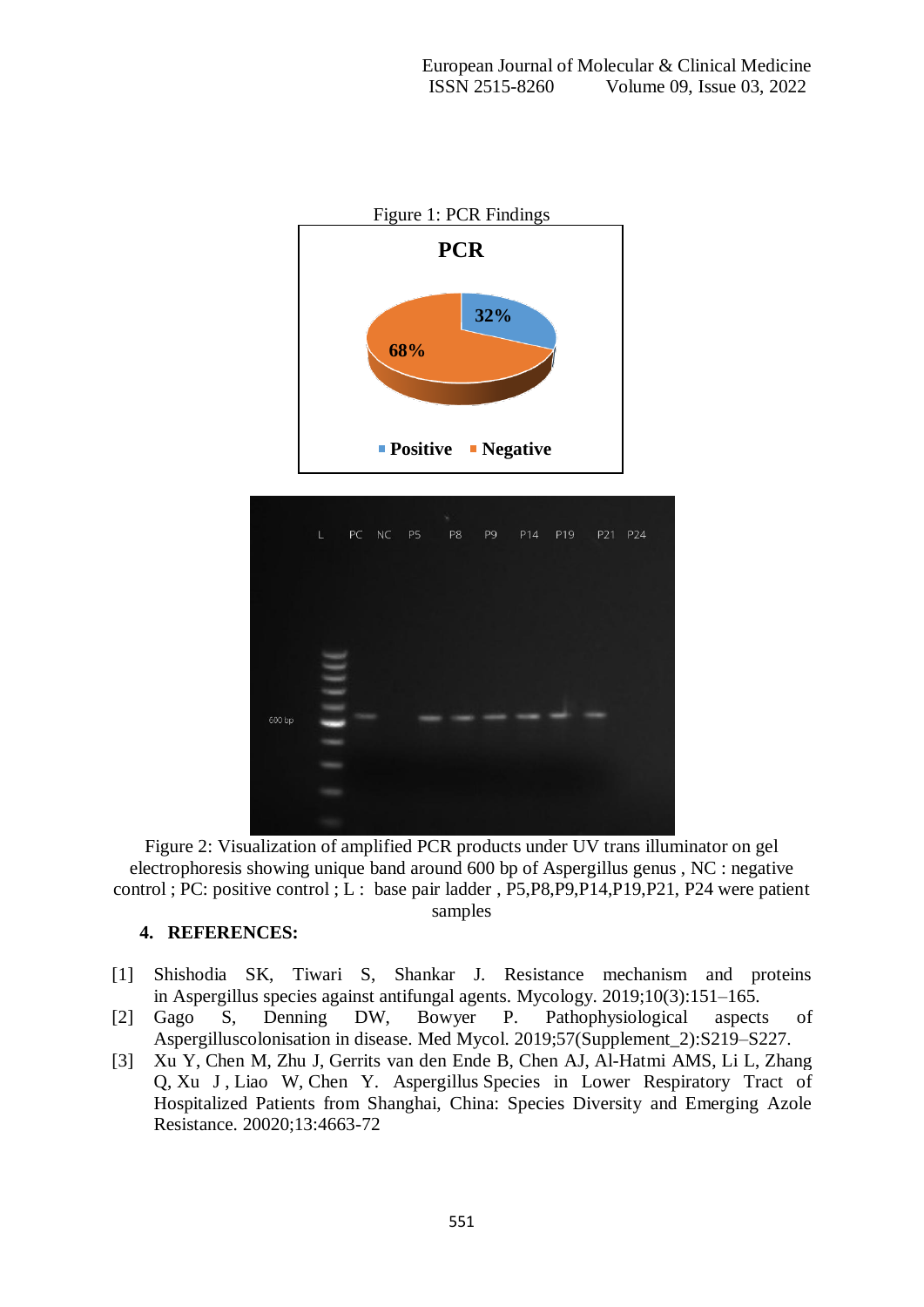- [4] Meyer MH, Letscher-Bru V, Jaulhac B, Waller J, Candolfi E: Comparison of mycosis IC/F and plus aerobic/F media for diagnosis of fungemia by the bactec 9240 system. J ClinMicrobiol 2004, 42:773–777.
- [5] Greene RE, Schlamm HT, Oestmann JW, Stark P, Durand C, Lortholary O, Wingard JR, Herbrecht R, Ribaud P, Patterson TF, Troke PF, Denning DW, Bennett JE, de Pauw BE, Rubin RH: Imaging findings in acute invasive pulmonary aspergillosis: clinical significance of the halo sign. Clin Infect Dis 2007, 44:373–379
- [6] Hot A, Maunoury C, Poiree S, Lanternier F, Viard JP, Loulergue P, Coignard H, Bougnoux ME, Suarez F, Rubio MT, Mahlaoui N, Dupont B, Lecuit M, Faraggi M, Lortholary O: Diagnostic contribution of positron emission tomography with [18F] fluorodeoxyglucose for invasive fungal infections. ClinMicrobiol Infect 2011, 17:409– 417.
- [7] Upton A, Kirby KA, Carpenter P, Boeckh M, Marr KA: Invasive aspergillosis following hematopoietic cell transplantation: outcomes and prognostic factors associated with mortality. Clin Infect Dis 2007, 44:531–540.
- [8] White PL, Bretagne S, Klingspor L, Melchers WJ, McCulloch E, Schulz B, Finnstrom N, Mengoli C, Barnes RA, Donnelly JP, Loeffler J: Aspergillus PCR: One step closer to standardization. J ClinMicrobiol 2010, 48:1231–1240.
- [9] Bustin SA, Benes V, Garson JA, Hellemans J, Huggett J, Kubista M, Mueller R, Nolan T, Pfaffl MW, Shipley GL, Vandesompele J, Wittwer CT: The MIQE guidelines: minimum information for publication of quantitative realtime PCR experiments. ClinChem 2009, 55:611–622
- [10] Zmeili OS, Soubani AO. Pulmonary aspergillosis: A clinical update. QJM. 2007;100:317–34.
- [11] White PL, Barton R, Guiver M, Linton CJ, Wilson S, Smith M, Gomez BL, Carr MJ, Kimmitt PT, Seaton S, Rajakumar K, Holyoake T, Kibbler CC, Johnson E, Hobson RP, Jones B, Barnes RA: A consensus on fungal polymerase chain reaction diagnosis?: a United Kingdom-Ireland evaluation of polymerase chain reaction methods for detection of systemic fungal infections. J MolDiagn 2006, 8:376–384
- [12] Cesaro S, Stenghele C, Calore E, Franchin E, Cerbaro I, Cusinato R, Tridello G, Manganelli R, Carlli M, Palu G: Assessment of the lightcycler PCR assay for diagnosis of invasive aspergillosis in paediatric patients with onco-haematological diseases. Mycoses 2008, 51:497–504.
- [13] Pinto E, Monteiro C, Maia M, et al. Aspergillus species and antifungals susceptibility in clinical setting in the North of Portugal: cryptic species and emerging azoles resistance in A. fumigatus. Front Microbiol. 2018;9:1656.
- [14] Cockrill BA, Hales CA. Allergic bronchopulmonaryaspergillosis. Annu Rev Med 1999; 50:303–16.
- [15] Abood AL-Asadi, ZH. Detection of Aspergillusfumigatus by Polymerase Chain Reaction (PCR). International Journal of Pharmaceutical Quality Assurance 2019;10(4): 655-661.
- [16] Salah H, Lackner M, Houbraken J, Theelen B, Lass-Flörl C, Boekhout T, et al. The Emergence of Rare Clinical Aspergillus Species in Qatar: Molecular Characterization and Antifungal Susceptibility Profiles. Front. Microbiol. 2019; 10:1677.
- [17] Reynaud-Gaubert M, Normand AC, Piarroux R, Dubus JC, Brégeon F, Cassagne C, et al. Aspergillustubingensis: a major filamentous fungus found in the airways of patients with lung disease. Med. Mycol. 2016;54, 459–470